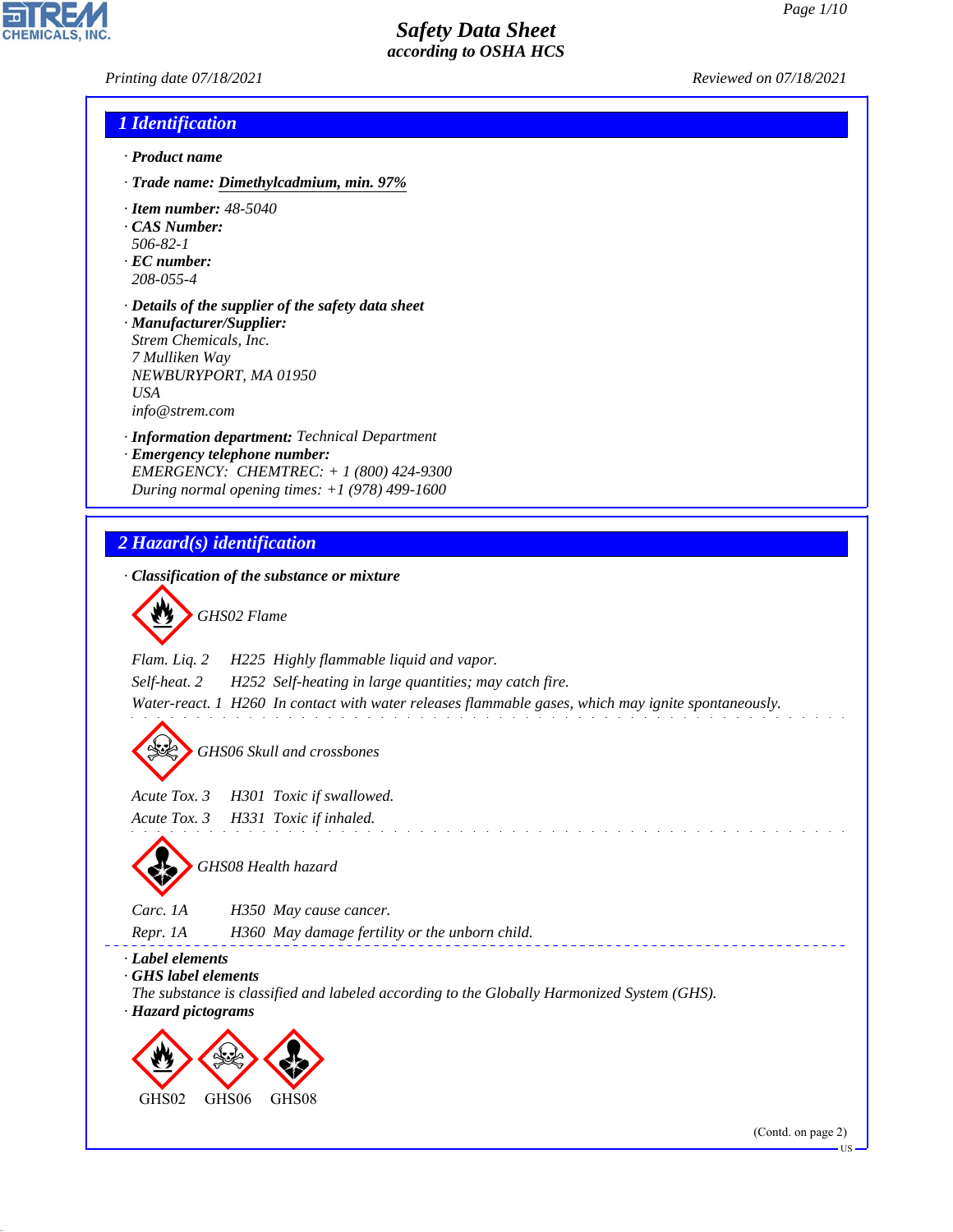피

**CHEMICALS, INC.** 

*Printing date 07/18/2021 Reviewed on 07/18/2021*

| Trade name: Dimethylcadmium, min. 97% |                                                                                                                                                    |  |  |
|---------------------------------------|----------------------------------------------------------------------------------------------------------------------------------------------------|--|--|
|                                       | (Contd. of page 1)                                                                                                                                 |  |  |
| · Signal word Danger                  |                                                                                                                                                    |  |  |
|                                       | · Hazard-determining components of labeling:                                                                                                       |  |  |
|                                       | Dimethylcadmium, min. 97%                                                                                                                          |  |  |
| · Hazard statements                   |                                                                                                                                                    |  |  |
| H <sub>225</sub>                      | Highly flammable liquid and vapor.                                                                                                                 |  |  |
| H <sub>252</sub>                      | Self-heating in large quantities; may catch fire.                                                                                                  |  |  |
| H <sub>260</sub>                      | In contact with water releases flammable gases, which may ignite spontaneously.                                                                    |  |  |
|                                       | H301+H331 Toxic if swallowed or if inhaled.                                                                                                        |  |  |
| H350                                  | May cause cancer.                                                                                                                                  |  |  |
| H360                                  | May damage fertility or the unborn child.                                                                                                          |  |  |
|                                       | · Precautionary statements                                                                                                                         |  |  |
| $P231 + P232$                         | Handle under inert gas. Protect from moisture.                                                                                                     |  |  |
| P284                                  | [In case of inadequate ventilation] wear respiratory protection.                                                                                   |  |  |
| $P301 + P310$                         | IF SWALLOWED: Immediately call a POISON CENTER/doctor.                                                                                             |  |  |
|                                       | P303+P361+P353 If on skin (or hair): Take off immediately all contaminated clothing. Rinse skin with water/<br>shower.                             |  |  |
|                                       | P305+P351+P338 If in eyes: Rinse cautiously with water for several minutes. Remove contact lenses, if present<br>and easy to do. Continue rinsing. |  |  |
| $P403 + P233$                         | Store in a well-ventilated place. Keep container tightly closed.                                                                                   |  |  |
| P422                                  | Store contents under inert gas.                                                                                                                    |  |  |
| <i>P501</i>                           | Dispose of contents/container in accordance with local/regional/national/international<br>regulations.                                             |  |  |
| · Classification system:              |                                                                                                                                                    |  |  |
|                                       | $\cdot$ NFPA ratings (scale $0 - 4$ )                                                                                                              |  |  |
|                                       |                                                                                                                                                    |  |  |
|                                       | $Health = 4$                                                                                                                                       |  |  |
|                                       | $Fire = 4$                                                                                                                                         |  |  |
|                                       | $Reactivity = 2$                                                                                                                                   |  |  |
|                                       |                                                                                                                                                    |  |  |
|                                       | The substance demonstrates unusual reactivity with water.                                                                                          |  |  |
|                                       | $\cdot$ HMIS-ratings (scale $0 - 4$ )                                                                                                              |  |  |
|                                       |                                                                                                                                                    |  |  |
| <b>HEALTH</b>                         | $ ^{*3} $<br>$Health = *3$                                                                                                                         |  |  |
| <b>FIRE</b>                           | $Fire = 4$<br>$\overline{4}$                                                                                                                       |  |  |
|                                       | REACTIVITY 2 Reactivity = 2                                                                                                                        |  |  |

*· Other hazards*

- *· Results of PBT and vPvB assessment*
- *· PBT: Not applicable.*
- *· vPvB: Not applicable.*

# *3 Composition/information on ingredients*

- *· Chemical characterization: Substances*
- *· CAS No. Description*
- *506-82-1 Dimethylcadmium, min. 97%*
- *· Identification number(s)*
- *· EC number: 208-055-4*

44.1.1

(Contd. on page 3)

US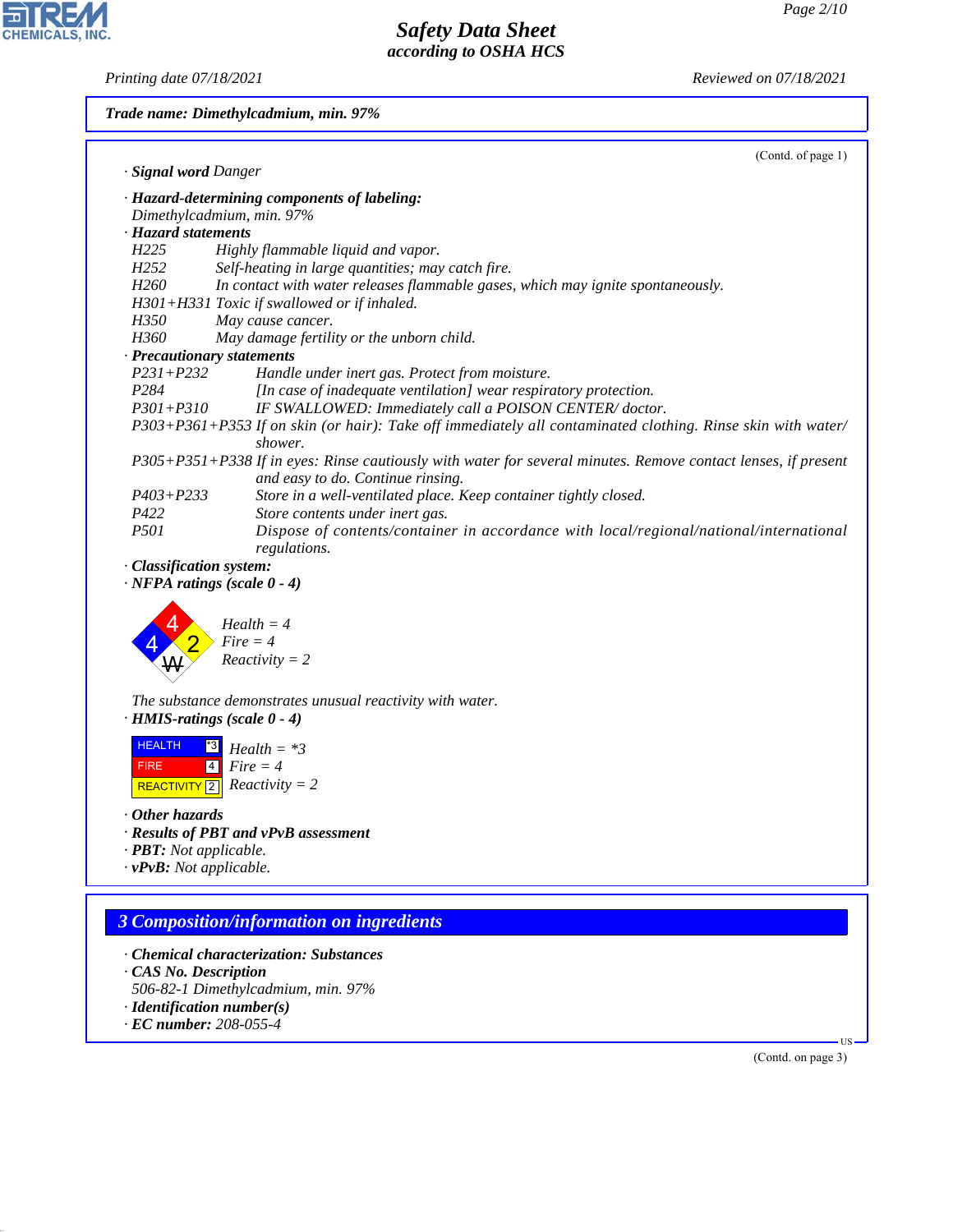*Printing date 07/18/2021 Reviewed on 07/18/2021*

*Trade name: Dimethylcadmium, min. 97%*

(Contd. of page 2)

### *4 First-aid measures*

- *· Description of first aid measures*
- *· General information:*
- *Immediately remove any clothing soiled by the product.*
- *Remove breathing apparatus only after contaminated clothing have been completely removed.*
- *In case of irregular breathing or respiratory arrest provide artificial respiration.*
- *· After inhalation:*
- *Supply fresh air or oxygen; call for doctor.*
- *In case of unconsciousness place patient stably in side position for transportation.*
- *· After skin contact: Immediately wash with water and soap and rinse thoroughly.*
- *· After eye contact: Rinse opened eye for several minutes under running water. Then consult a doctor.*
- *· After swallowing: Do not induce vomiting; immediately call for medical help.*
- *· Information for doctor:*
- *· Most important symptoms and effects, both acute and delayed No further relevant information available.*
- *· Indication of any immediate medical attention and special treatment needed*
- *No further relevant information available.*

### *5 Fire-fighting measures*

- *· Extinguishing media*
- *· Suitable extinguishing agents:*
- *Sand. Do not use water.*
- *CO2, sand, extinguishing powder. Do not use water.*
- *· For safety reasons unsuitable extinguishing agents: Water with full jet*
- *· Special hazards arising from the substance or mixture*
- *During heating or in case of fire poisonous gases are produced.*
- *· Advice for firefighters*

44.1.1

*· Protective equipment: Mouth respiratory protective device.*

#### *6 Accidental release measures*

| · Personal precautions, protective equipment and emergency procedures                            |  |
|--------------------------------------------------------------------------------------------------|--|
| Mount respiratory protective device.                                                             |  |
| Wear protective equipment. Keep unprotected persons away.                                        |  |
| · Environmental precautions:                                                                     |  |
| Do not allow product to reach sewage system or any water course.                                 |  |
| Prevent seepage into sewage system, workpits and cellars.                                        |  |
| Inform respective authorities in case of seepage into water course or sewage system.             |  |
| · Methods and material for containment and cleaning up:                                          |  |
| Absorb with liquid-binding material (sand, diatomite, acid binders, universal binders, sawdust). |  |
| Dispose contaminated material as waste according to item 13.                                     |  |
| Ensure adequate ventilation.                                                                     |  |
| Do not flush with water or aqueous cleansing agents                                              |  |
| · Reference to other sections                                                                    |  |
| See Section 7 for information on safe handling.                                                  |  |
| See Section 8 for information on personal protection equipment.                                  |  |
| See Section 13 for disposal information.                                                         |  |
| · Protective Action Criteria for Chemicals                                                       |  |
| $\cdot$ PAC-1:                                                                                   |  |
| Substance is not listed.                                                                         |  |

US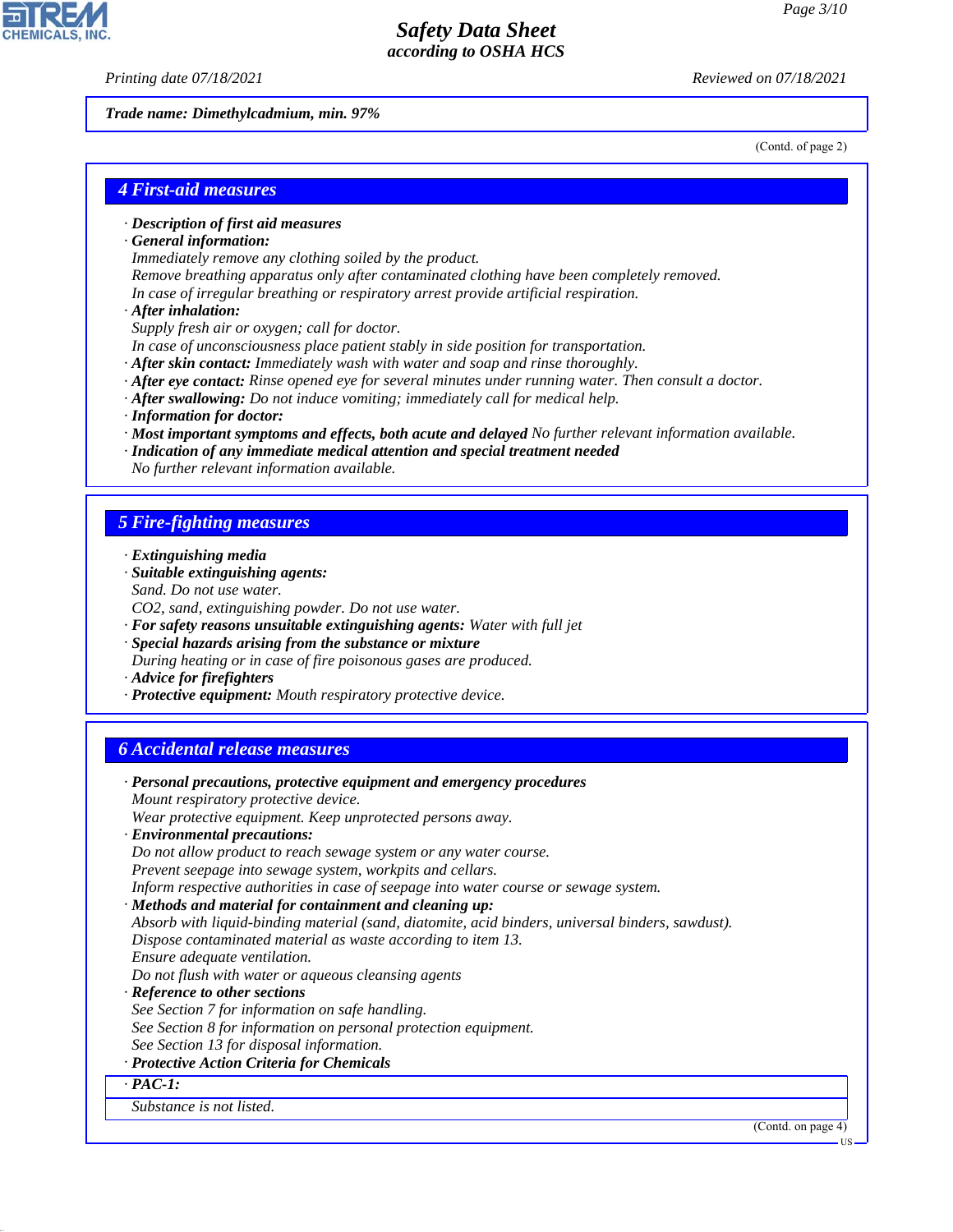*Printing date 07/18/2021 Reviewed on 07/18/2021*

*Trade name: Dimethylcadmium, min. 97%*

(Contd. of page 3)

*· PAC-2:*

*Substance is not listed.*

*· PAC-3:*

*Substance is not listed.*

# *7 Handling and storage*

*· Handling:*

- *· Precautions for safe handling*
- *Ensure good ventilation/exhaustion at the workplace. Open and handle receptacle with care. Prevent formation of aerosols. · Information about protection against explosions and fires:*

*Keep ignition sources away - Do not smoke. Protect against electrostatic charges.*

*Keep respiratory protective device available.*

*· Conditions for safe storage, including any incompatibilities*

*· Storage:*

- *· Requirements to be met by storerooms and receptacles: Store in a cool location.*
- *· Information about storage in one common storage facility: Not required.*
- *· Further information about storage conditions: Keep receptacle tightly sealed. Store in cool, dry conditions in well sealed receptacles.*
- *· Specific end use(s) No further relevant information available.*

## *8 Exposure controls/personal protection*

*· Additional information about design of technical systems: No further data; see item 7.*

- *· Control parameters*
- *· Components with limit values that require monitoring at the workplace: Not required.*
- *· Additional information: The lists that were valid during the creation were used as basis.*
- *· Exposure controls*
- *· Personal protective equipment:*
- *· General protective and hygienic measures: Keep away from foodstuffs, beverages and feed. Immediately remove all soiled and contaminated clothing. Wash hands before breaks and at the end of work. Store protective clothing separately.*
- *· Breathing equipment: A NIOSH approved respirator in accordance with 29 CFR 1910.134.*
- *· Protection of hands:*



44.1.1

\_S*Protective gloves*

*The glove material has to be impermeable and resistant to the product/ the substance/ the preparation. Due to missing tests no recommendation to the glove material can be given for the product/ the preparation/ the chemical mixture.*

*Selection of the glove material on consideration of the penetration times, rates of diffusion and the degradation*

(Contd. on page 5)

US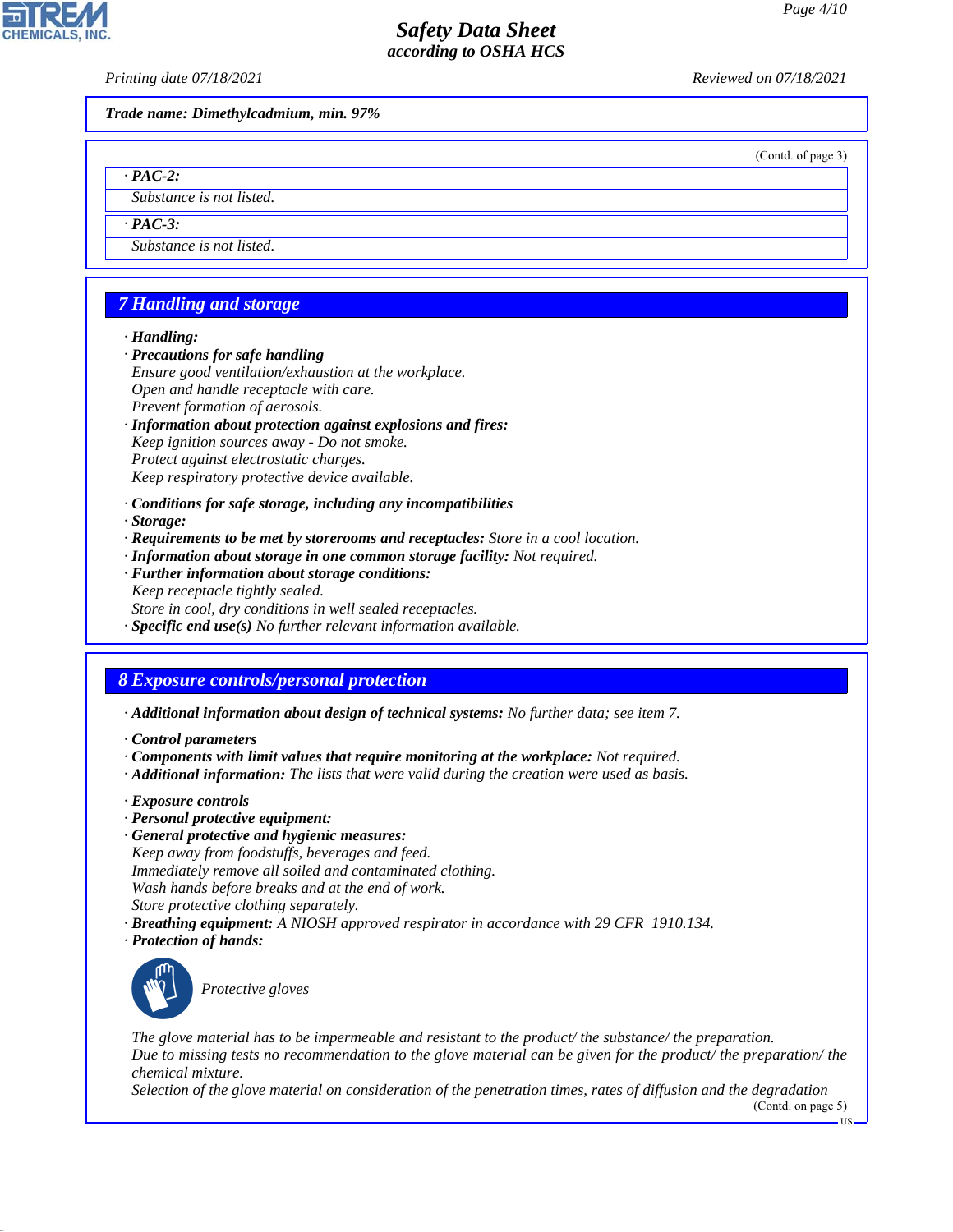(Contd. of page 4)

## *Safety Data Sheet according to OSHA HCS*

*Printing date 07/18/2021 Reviewed on 07/18/2021*

**CHEMICALS, INC.** 

#### *Trade name: Dimethylcadmium, min. 97%*

*· Material of gloves*

*The selection of the suitable gloves does not only depend on the material, but also on further marks of quality and varies from manufacturer to manufacturer.*

*· Penetration time of glove material*

*The exact break through time has to be found out by the manufacturer of the protective gloves and has to be observed.*

*· Eye protection:*



44.1.1

\_R*Tightly sealed goggles*

| 9 Physical and chemical properties                                                                           |                                                                                               |
|--------------------------------------------------------------------------------------------------------------|-----------------------------------------------------------------------------------------------|
| · Information on basic physical and chemical properties<br><b>General Information</b><br>$\cdot$ Appearance: |                                                                                               |
| Form:                                                                                                        | Liquid                                                                                        |
| Color:                                                                                                       | Colorless                                                                                     |
| $\cdot$ Odor:                                                                                                | Pungent                                                                                       |
| · Odor threshold:                                                                                            | Not determined.                                                                               |
| $\cdot$ pH-value:                                                                                            | Not determined.                                                                               |
| Change in condition<br>Melting point/Melting range:<br><b>Boiling point/Boiling range:</b>                   | Undetermined.<br>105 °C (221 °F)                                                              |
| · Flash point:                                                                                               | $-18$ °C ( $-0$ °F)                                                                           |
| · Flammability (solid, gaseous):                                                                             | Not determined.                                                                               |
| · Ignition temperature:                                                                                      |                                                                                               |
| <b>Decomposition temperature:</b>                                                                            | Not determined.                                                                               |
| · Auto igniting:                                                                                             | Not determined.                                                                               |
| · Danger of explosion:                                                                                       | Product is not explosive. However, formation of explosive air/vapor<br>mixtures are possible. |
| · Explosion limits:                                                                                          |                                                                                               |
| Lower:                                                                                                       | $1.7$ Vol $\%$                                                                                |
| <b>Upper:</b>                                                                                                | 7.7 Vol %                                                                                     |
| · Vapor pressure:                                                                                            | 28 hPa (21 mm Hg)                                                                             |
| $\cdot$ Density at 20 $\cdot$ C (68 $\cdot$ F):                                                              | $1.985$ g/cm <sup>3</sup> (16.56483 lbs/gal)                                                  |
| · Relative density                                                                                           | Not determined.                                                                               |
| · Vapor density                                                                                              | Not determined.                                                                               |
| $\cdot$ Evaporation rate                                                                                     | Not determined.                                                                               |
| · Solubility in / Miscibility with<br>Water:                                                                 | Not miscible or difficult to mix.                                                             |
| · Partition coefficient (n-octanol/water): Not determined.                                                   |                                                                                               |
| · Viscosity:<br>Dynamic:                                                                                     | Not determined.                                                                               |
|                                                                                                              | (Contd. on page 6)                                                                            |

US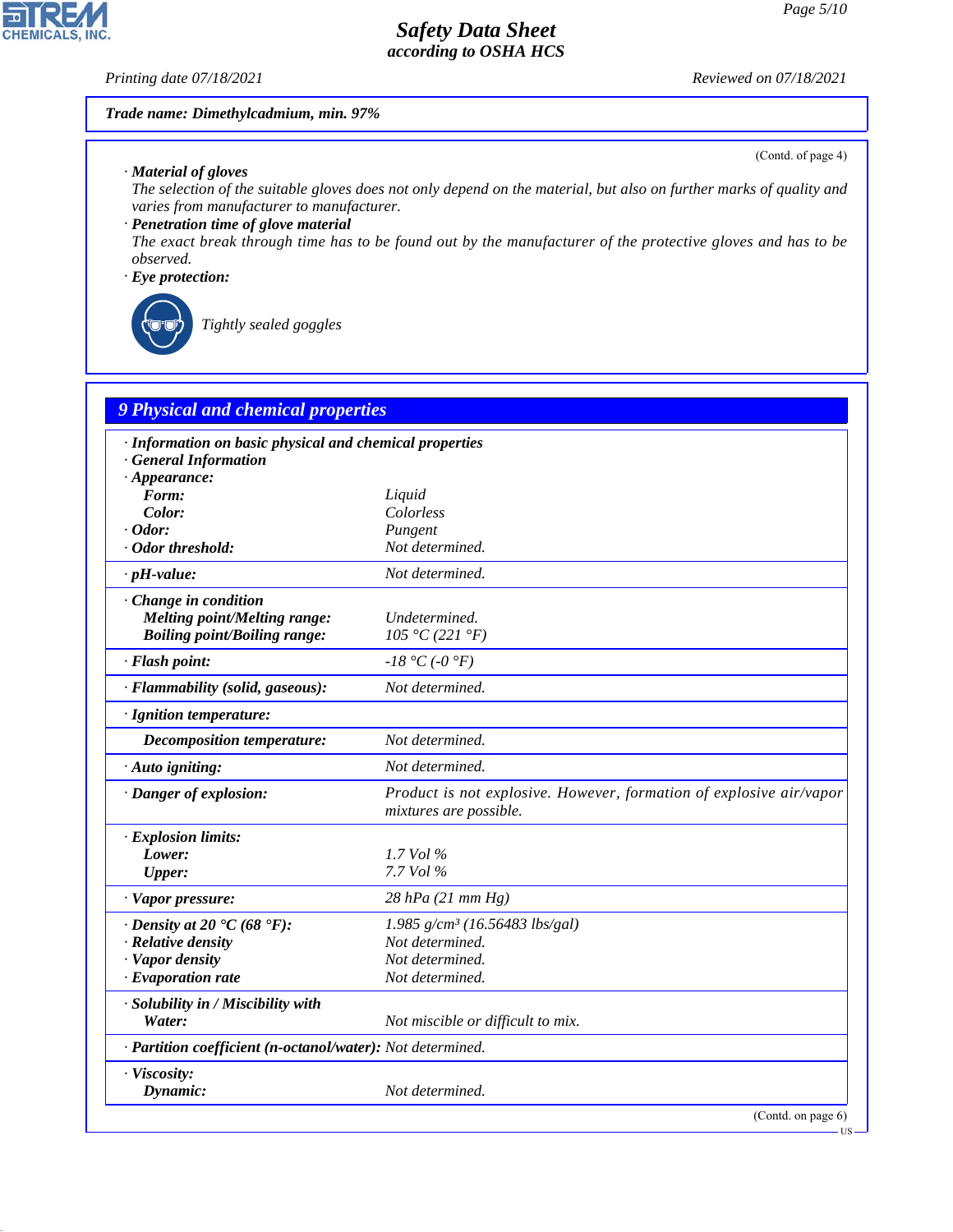**CHEMICALS, INC** 

*Printing date 07/18/2021 Reviewed on 07/18/2021*

*Trade name: Dimethylcadmium, min. 97%*

|                           |                                            | (Contd. of page $5$ ) |
|---------------------------|--------------------------------------------|-----------------------|
| Kinematic:                | Not determined.                            |                       |
| · Solvent content:        |                                            |                       |
| Organic solvents:         | $0.0\%$                                    |                       |
| <b>VOC</b> content:       | 0.0 g/l / 0.00 lb/gl                       |                       |
| $\cdot$ Other information | No further relevant information available. |                       |

### *10 Stability and reactivity*

- *· Reactivity No further relevant information available.*
- *· Chemical stability*
- *· Thermal decomposition / conditions to be avoided: No decomposition if used according to specifications.*
- *· Possibility of hazardous reactions Contact with water releases flammable gases.*
- *· Conditions to avoid No further relevant information available.*
- *· Incompatible materials: No further relevant information available.*
- *· Hazardous decomposition products: No dangerous decomposition products known.*

## *11 Toxicological information*

- *· Information on toxicological effects*
- *· Acute toxicity:*
- *· Primary irritant effect:*
- *· on the skin: No irritant effect.*
- *· on the eye: No irritating effect.*
- *· Sensitization: No sensitizing effects known.*
- *· Additional toxicological information:*
- *· Carcinogenic categories*

*· IARC (International Agency for Research on Cancer)*

*Substance is not listed.*

*· NTP (National Toxicology Program)*

*Substance is not listed.*

- *· OSHA-Ca (Occupational Safety & Health Administration)*
- *Substance is not listed.*

## *12 Ecological information*

*· Toxicity*

44.1.1

- *· Aquatic toxicity: No further relevant information available.*
- *· Persistence and degradability No further relevant information available.*
- *· Behavior in environmental systems:*
- *· Bioaccumulative potential No further relevant information available.*
- *· Mobility in soil No further relevant information available.*
- *· Additional ecological information:*
- *· General notes: Not known to be hazardous to water.*
- *· Results of PBT and vPvB assessment*
- *· PBT: Not applicable.*
- *· vPvB: Not applicable.*

(Contd. on page 7)

US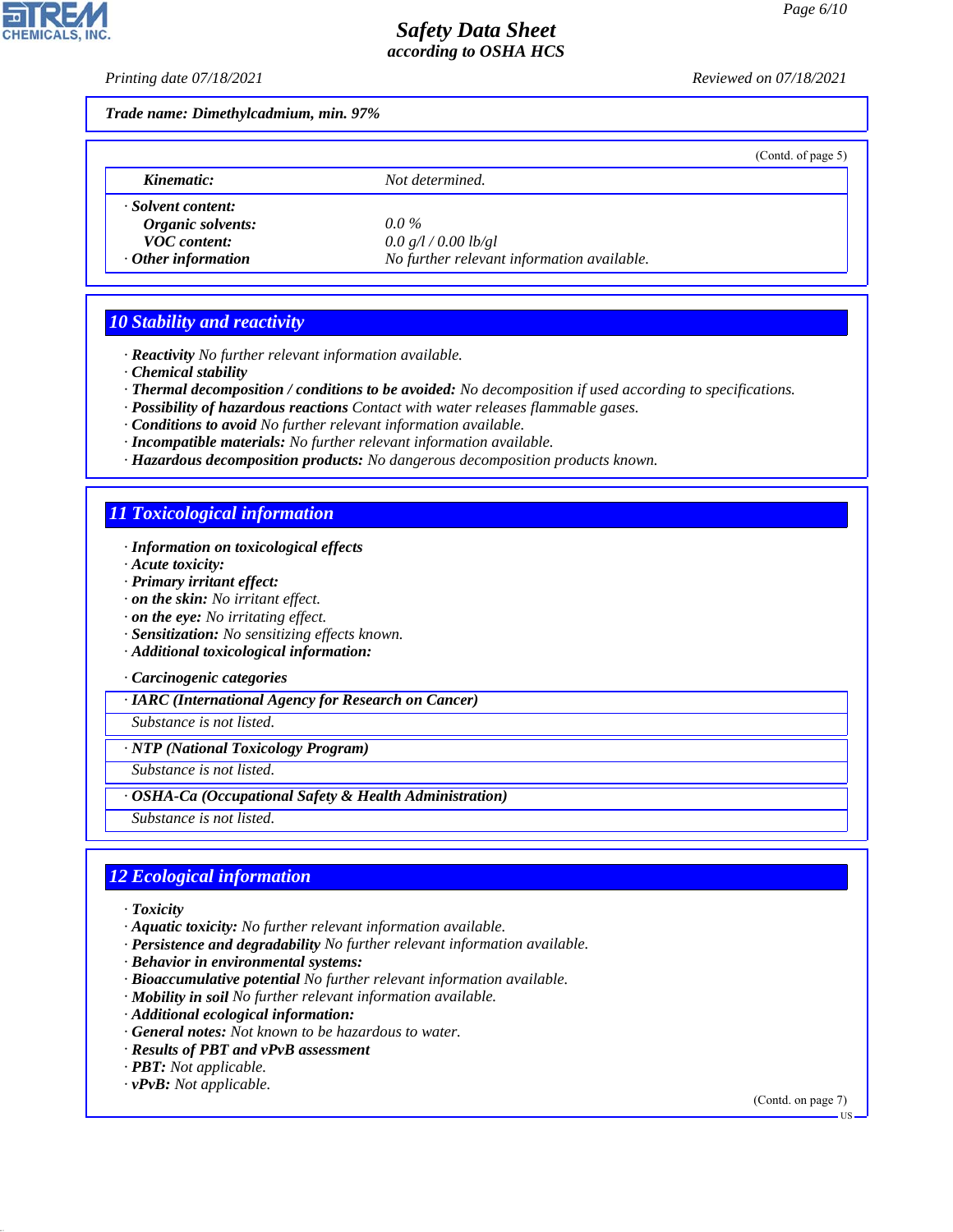*Printing date 07/18/2021 Reviewed on 07/18/2021*

*Trade name: Dimethylcadmium, min. 97%*

*· Other adverse effects No further relevant information available.*

### *13 Disposal considerations*

*· Waste treatment methods*

*· Recommendation:*

*Must not be disposed of together with household garbage. Do not allow product to reach sewage system.*

- *· Uncleaned packagings:*
- *· Recommendation: Disposal must be made according to official regulations.*





44.1.1

(Contd. of page 6)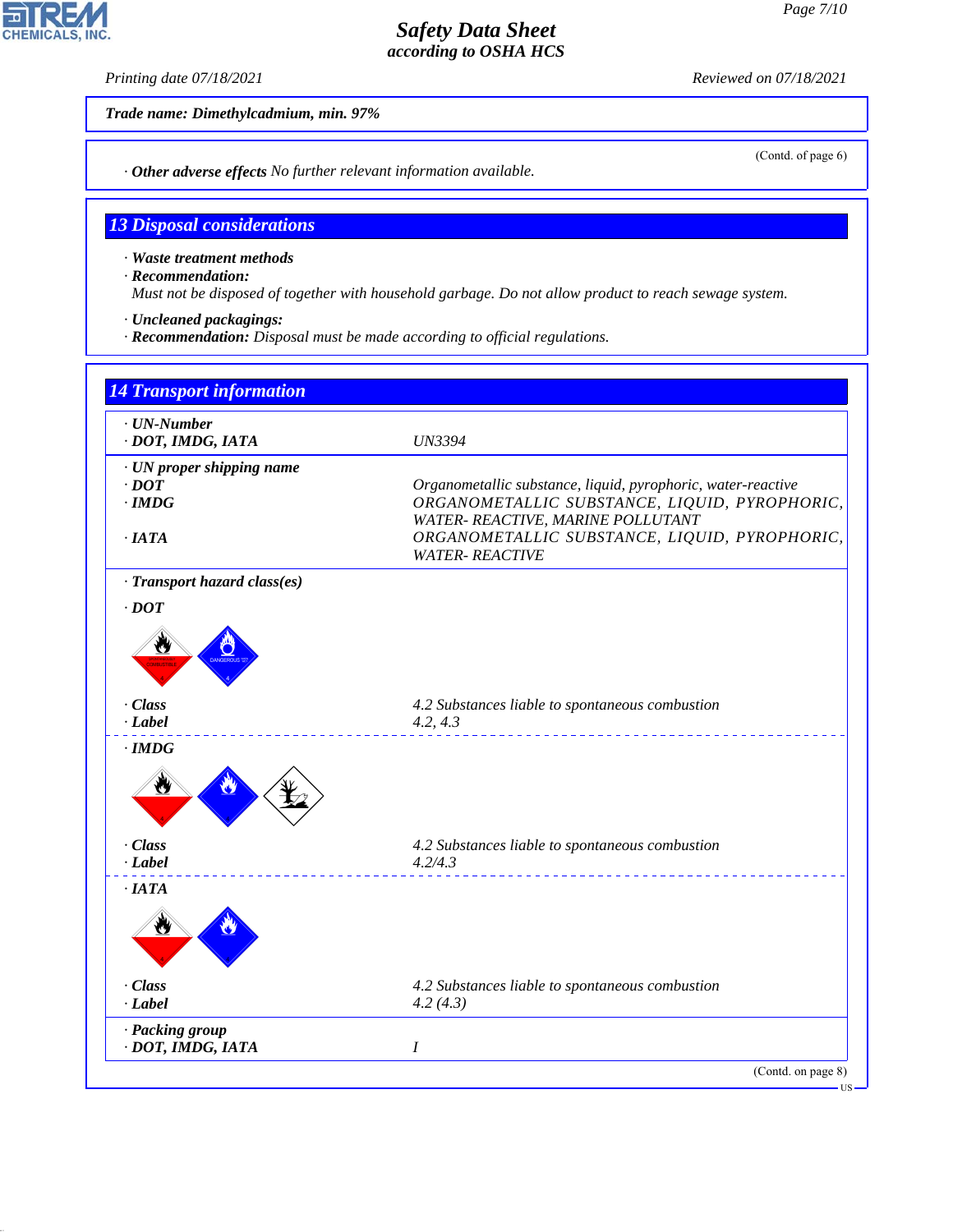$\overline{\mathbf{r}}$ 

**CHEMICALS, INC.** 

*Printing date 07/18/2021 Reviewed on 07/18/2021*

*Trade name: Dimethylcadmium, min. 97%*

|                                                                                                                | (Contd. of page 7)                                                                                                                                                                                                                                                                                                                                                                                                                                                                         |
|----------------------------------------------------------------------------------------------------------------|--------------------------------------------------------------------------------------------------------------------------------------------------------------------------------------------------------------------------------------------------------------------------------------------------------------------------------------------------------------------------------------------------------------------------------------------------------------------------------------------|
| · Environmental hazards:<br>$\cdot$ Marine pollutant:                                                          | No<br>Yes (DOT)<br>Symbol (fish and tree)                                                                                                                                                                                                                                                                                                                                                                                                                                                  |
| · Special precautions for user<br>· EMS Number:<br>· Stowage Category<br>· Handling Code<br>· Segregation Code | Not applicable.<br>$F-G, S-M$<br>D<br>H1 Keep as dry as reasonably practicable<br>SG26 In addition: from goods of classes 2.1 and 3 when stowed on<br>deck of a containership a minimum distance of two container spaces<br>athwartship shall be maintained, when stowed on ro-ro ships a<br>distance of 6 m athwartship shall be maintained.<br>SG35 Stow "separated from" acids.<br>SG63 Stow "separated longitudinally by an intervening complete<br>compartment or hold from" Class 1. |
| · Transport in bulk according to Annex II of<br><b>MARPOL73/78 and the IBC Code</b>                            | Not applicable.                                                                                                                                                                                                                                                                                                                                                                                                                                                                            |
| · Transport/Additional information:<br>$.$ DOT<br>· Quantity limitations                                       | On passenger aircraft/rail: Forbidden<br>On cargo aircraft only: Forbidden                                                                                                                                                                                                                                                                                                                                                                                                                 |
| $\cdot$ IMDG<br>$\cdot$ Limited quantities (LQ)<br>$\cdot$ Excepted quantities (EQ)                            | 0<br>Code: E0<br>Not permitted as Excepted Quantity                                                                                                                                                                                                                                                                                                                                                                                                                                        |
| · UN "Model Regulation":                                                                                       | UN 3394 ORGANOMETALLIC SUBSTANCE, LIQUID,<br>PYROPHORIC, WATER-REACTIVE, 4.2 (4.3), I                                                                                                                                                                                                                                                                                                                                                                                                      |

# *15 Regulatory information*

*· Safety, health and environmental regulations/legislation specific for the substance or mixture · Sara*

*· Section 355 (extremely hazardous substances):*

*Substance is not listed.*

*· Section 313 (Specific toxic chemical listings):*

*Substance is not listed.*

*· TSCA (Toxic Substances Control Act):*

*Substance is not listed.*

*· Proposition 65*

*· Chemicals known to cause cancer:*

*Substance is not listed.*

*· Chemicals known to cause reproductive toxicity for females:*

*Substance is not listed.*

*· Chemicals known to cause reproductive toxicity for males:*

*Substance is not listed.*

44.1.1

(Contd. on page 9)

US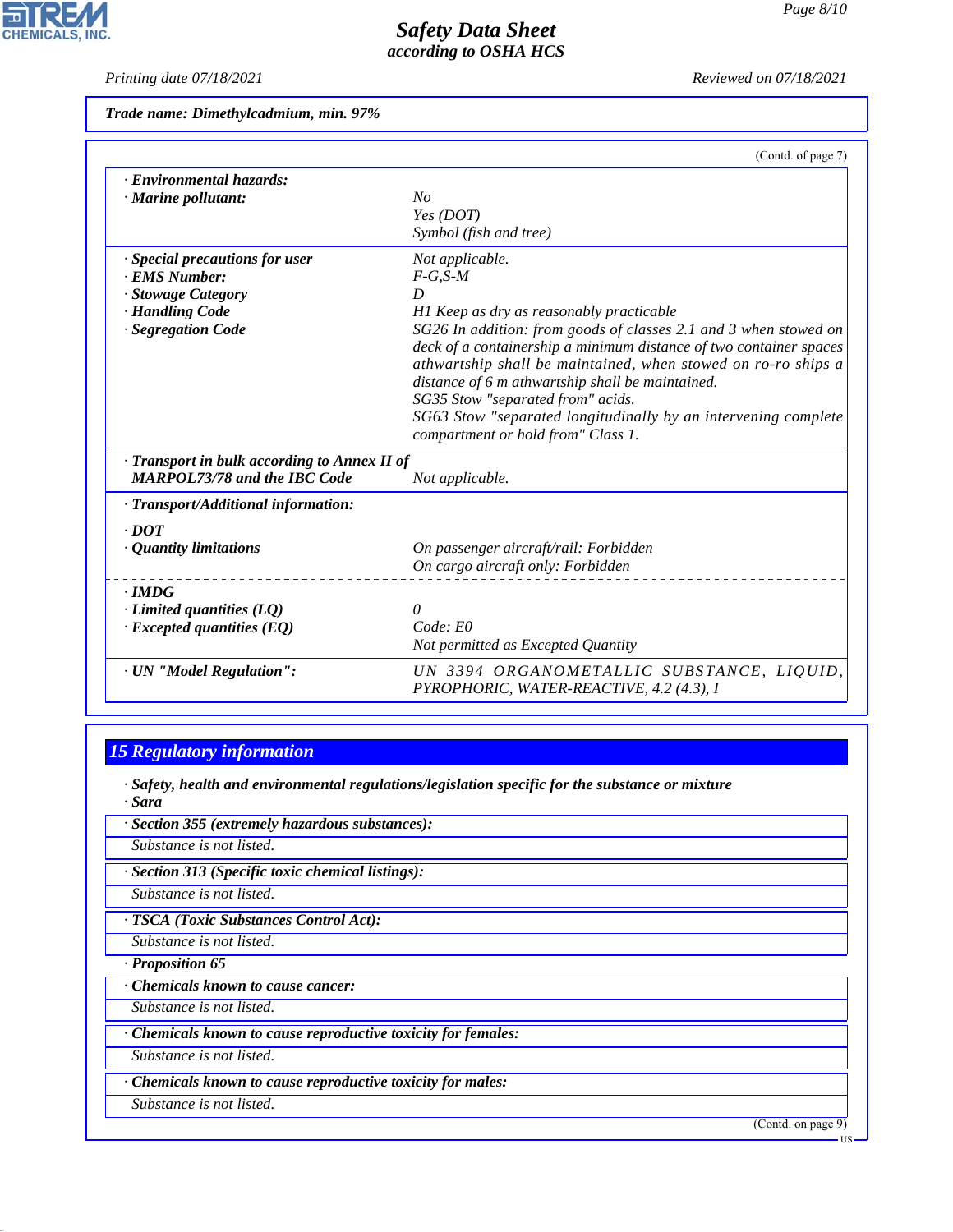*Printing date 07/18/2021 Reviewed on 07/18/2021*

*Trade name: Dimethylcadmium, min. 97%*

(Contd. of page 8)

*· Chemicals known to cause developmental toxicity:*

*Substance is not listed.*

### *· Carcinogenic categories*

*· EPA (Environmental Protection Agency)*

*Substance is not listed.*

*· TLV (Threshold Limit Value established by ACGIH)*

*Substance is not listed.*

*· NIOSH-Ca (National Institute for Occupational Safety and Health)*

*Substance is not listed.*

#### *· GHS label elements*

*The substance is classified and labeled according to the Globally Harmonized System (GHS).*

*· Hazard pictograms*



*· Signal word Danger*

### *· Hazard-determining components of labeling:*

*Dimethylcadmium, min. 97%*

*· Hazard statements*

- *H225 Highly flammable liquid and vapor.*
- *H252 Self-heating in large quantities; may catch fire.*
- *H260 In contact with water releases flammable gases, which may ignite spontaneously.*
- *H301+H331 Toxic if swallowed or if inhaled.*

*H350 May cause cancer.*

*H360 May damage fertility or the unborn child.*

*· Precautionary statements*

*P231+P232 Handle under inert gas. Protect from moisture.*

*P284 [In case of inadequate ventilation] wear respiratory protection.*

- *P301+P310 IF SWALLOWED: Immediately call a POISON CENTER/ doctor.*
- *P303+P361+P353 If on skin (or hair): Take off immediately all contaminated clothing. Rinse skin with water/ shower.*

*P305+P351+P338 If in eyes: Rinse cautiously with water for several minutes. Remove contact lenses, if present and easy to do. Continue rinsing.*

- *P403+P233 Store in a well-ventilated place. Keep container tightly closed.*
- *P422 Store contents under inert gas.*
- *P501 Dispose of contents/container in accordance with local/regional/national/international regulations.*

#### *· National regulations:*

44.1.1

*· Additional classification according to Decree on Hazardous Materials:*

*Carcinogenic hazardous material group I (extremely dangerous). Carcinogenic hazardous material group II (very dangerous).*

*Carcinogenic hazardous material group III (dangerous).*

*· Information about limitation of use:*

*Workers are not allowed to be exposed to this hazardous material. Exceptions can be made by the authorities in certain cases.*

(Contd. on page 10)



**IIS**